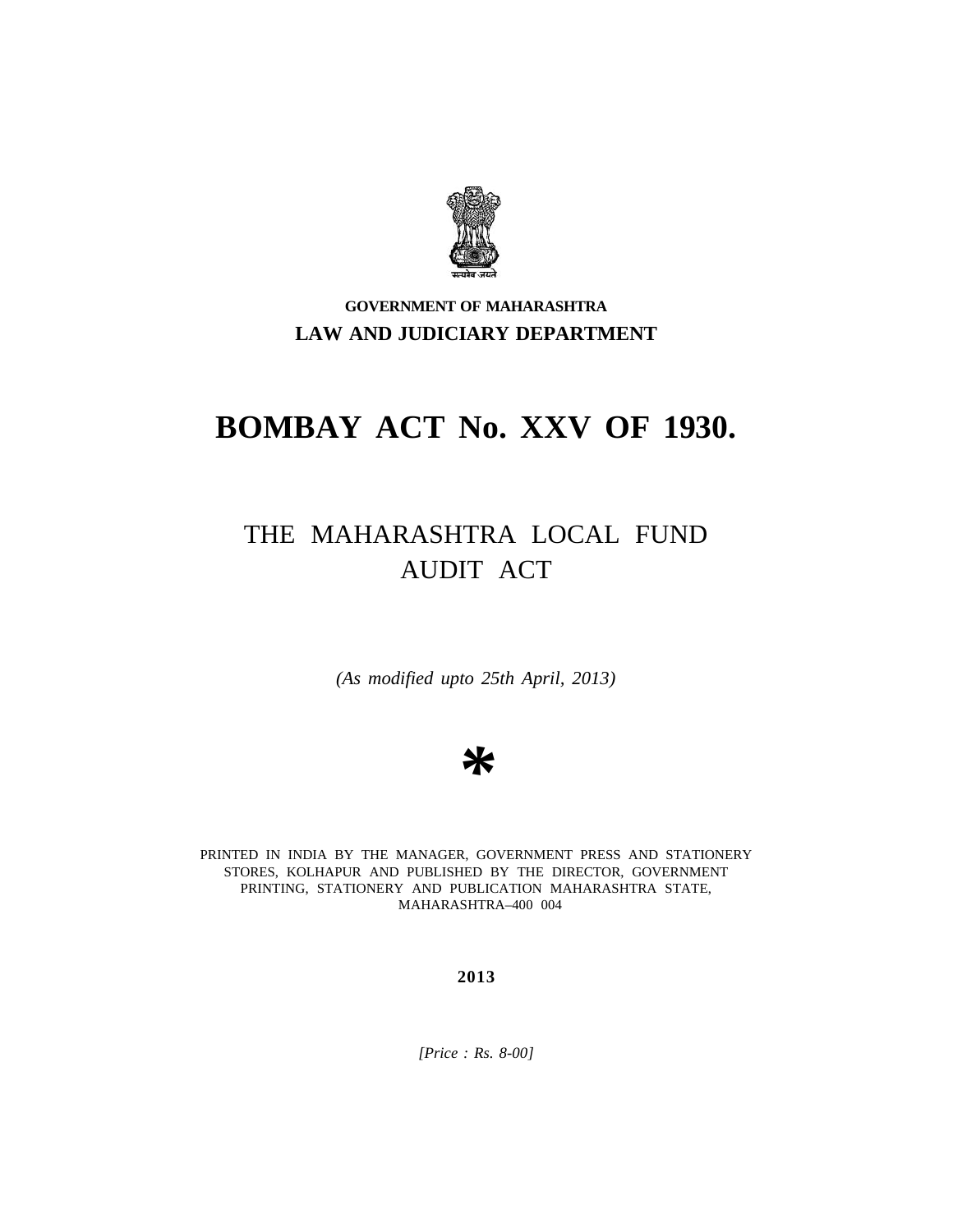#### **THE MAHARASHTRA LOCAL FUND AUDIT ACT**

-------------

#### CONTENTS

#### PREAMBLE. SECTIONS.

- 1. Short title.
- 2. Extent.
- 3. Definitions.
- 4. Liability of local authorities to submit their accounts for audit.
- 5. Accounts to be submitted for audit at such period or periods as may be required.
- 6. Power of auditor to require production of documents and attendance of persons concerned, etc.
- 7. Penalty for disobeying requisition under section 6.
- 8. Audit report to be sent to certain officers and bodies as Government may direct.
- 9. Audit report what to contain.
- 10. Local authority to remedy defects. Producere to be followed after report of the Cheif Auditor under section 8.
- 11. Commissioner to surcharge or charge illegal payment or loss caused by gross negligence or misconduct.
- 12. Recovery of surcharges and charges how made.
- 13. Application against order of surcharge or charge.
- 14. Expenses in respect of requisition of auditiors to be payable out of local fund.
- 15. Rules.
- 16. Amendments in Bom. III of 1901, Bom. VI of 1923 and Bom. XVIII of 1925. *(Not printed.)*
- 17. Repeal of C. P. and Berar IX of 1933 and saving.
- 18. Provisions of this Act to apply in addition to any other law relating to audit of accounts of local authorities.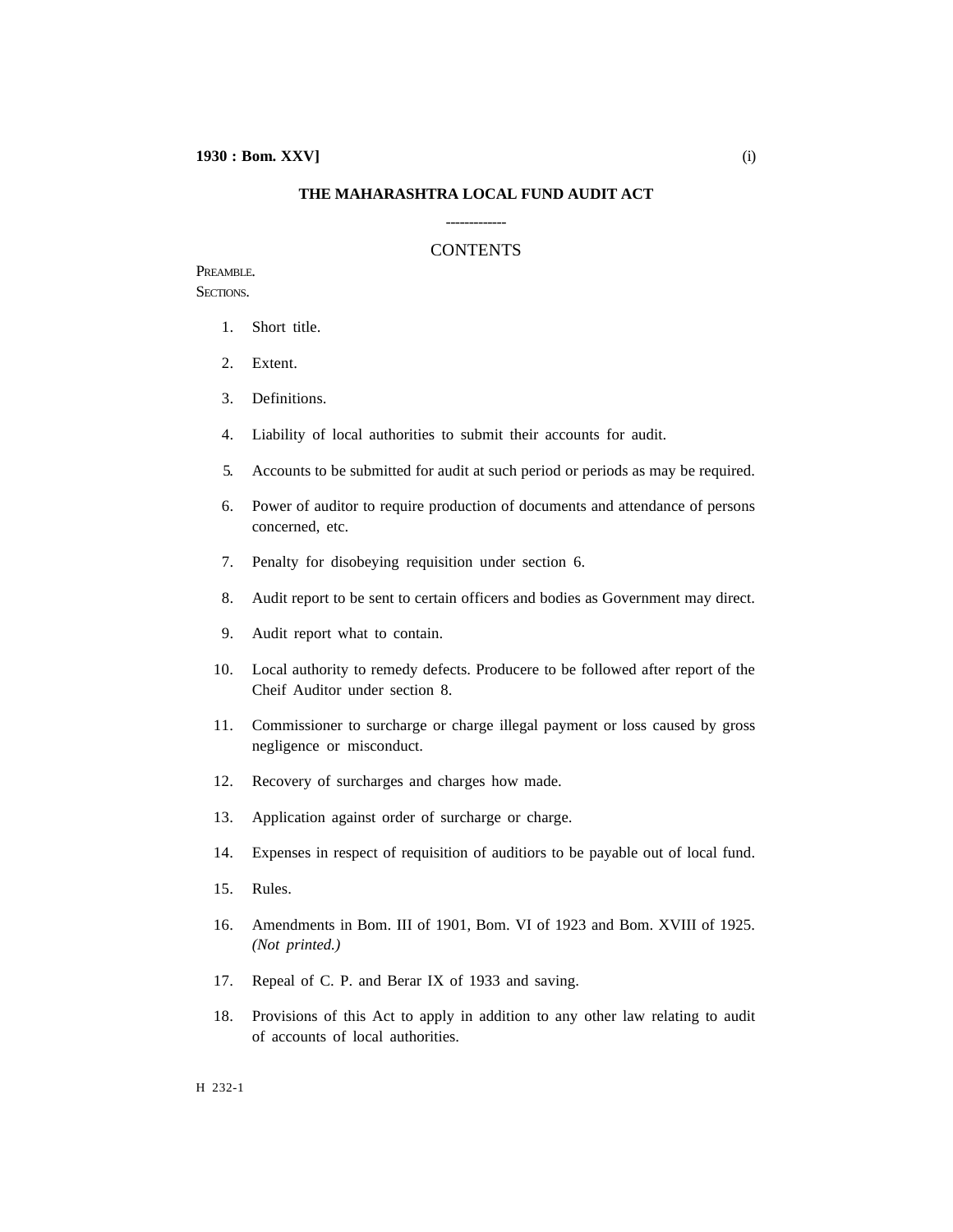#### **BOMBAY ACT No. XXV of 1930**<sup>1</sup>

[THE MAHARASHTRA LOCAL FUND AUDIT ACT]\*

[*17th September, 1930*]

Adapted and modified by the Adaptation on Indian Laws Order in Council. Amended by Bom. 12 of 1949.

 $, \, \cdot \,$ , 8 of 1950.

Adapted and modified by the Adaptation of Laws Order, 1950.

Amended by Bom. 9 of 1955.

Adapted and modified by the Bombay Adaptation of Laws (State and Concurrent Subjects) Order, 1956.

Adapted and modified by the Maharashtra Adaptation of Laws (State and Concurrent Subjects) Order, 1960.

Amended by Mah. 3 of 1961.

|              | .            |                |                  |
|--------------|--------------|----------------|------------------|
| $^{\prime}$  | $\mathbf{I}$ | $^{\prime}$    | 5 of 1962.       |
| $^{\prime}$  | $\mathbf{I}$ | $\overline{1}$ | $35$ of $1963$ . |
| $\mathbf{I}$ | $\mathbf{L}$ | $\overline{1}$ | 25 of 1968.      |
| $^{\prime}$  | $\mathbf{I}$ | $\overline{1}$ | 40 of 1971.      |
| $^{\prime}$  |              | $^{\prime}$    | 39 of 1977.      |

 $, \, \cdot \,$ , , , 8 of 2011 @(10-03-2011)

**An Act to provide for and regulate the audit of the local funds under the management or control of certain local authorities in the** <sup>2</sup>**[State of Maharashtra**<sup>3</sup>\*\*\*]**.**

WHEREAS it is expedient to provide for and regulate the audit of the local funds under the management or control of certain local authorities in the <sup>2</sup>[State of Maharashtra  $\begin{array}{c}3 \star \star \star \\ 1 \star \end{array}$  in manner hereinafter appearing ;

<sup>4</sup>\* \* \* \* \* \* \* \* \* \*

It is hereby enacted as follows :—

**1.** This Act may be called the <sup>5</sup>[Maharashtra Local Fund Audit Act.]

<sup>6</sup>[**2.** This Act extends to the whole of the State Maharashtra <sup>3</sup>\* \*]

Short title. Extent.

**3.** <sup>7</sup>[*(1)*] In this Act, unless there is anything repugnant in the subject or context— Definitions. (a) "Auditor" means the  ${}^{8}$ [Director] or any other person empowered by  ${}^{9}$ [the <sup>10</sup>[State] Government] to perform the functions of an auditor under this Act;

3 The words "except Greater Bombay" were deleted by Mah. 8 of 2011, ss. 2, 3 and 5.

4 The portion beginning with "And whereas" and ending with "passing of this Act" was deleted, by Mah. 3 of 1961, *s. 4(2).*

- 5 These words were substituted for the words "Bombay Local Fund Audit Act, 1930" by Mah. 8 of 2011, s. 4.
- 6 Section 2 was susbstituted for the original by Mah. 3 of 1961, s. 5.
- 7 Section 3 was renumbered as sub-section *(1)* of that section and sub-section *(2)* was added, *ibid.,* s. 6.

8 These words were substituted for the words "Chief Auditor" by Mah. 8 of 2011, s. 6*(a) (i).*

9 The words "the Provincial Government" were substituted for the word "Government" by the Adaptation of Indian Laws Order in Council.

 10 This word was substituted for the word "Provincial" by the Adaptation of Laws Order, 1950. This Act was extended to the rest of the State of Maharashtra but excluding Greater Bombay (*vide* Mah. 3 of 1961, s. 2) and also to Brihan Mumbai, *vide* Mah. 8 of 2011, ss. 3 and 5. @ Mah. Ordinance No. V of 2011 was repealed by Mah. 8 of 2011, s. 12.

<sup>1</sup> For Statement of Objects and Reasons, *see Bombay Government Gazette, 1930,* Pt. V. pp. 44-49; for report of Select Committee, *see ibid,* 1930 Pt. V. pp. 116-121; and for Proceedings in Council *see* Bombay Legislative Council Debates, 1930, Vols. XXVIII and XXIX.

<sup>2</sup> These words were substituted for the words "Bombay Presidency except Greater Bombay" by Mah. 3 of 1961. ss. 3 and 4.

H 232-2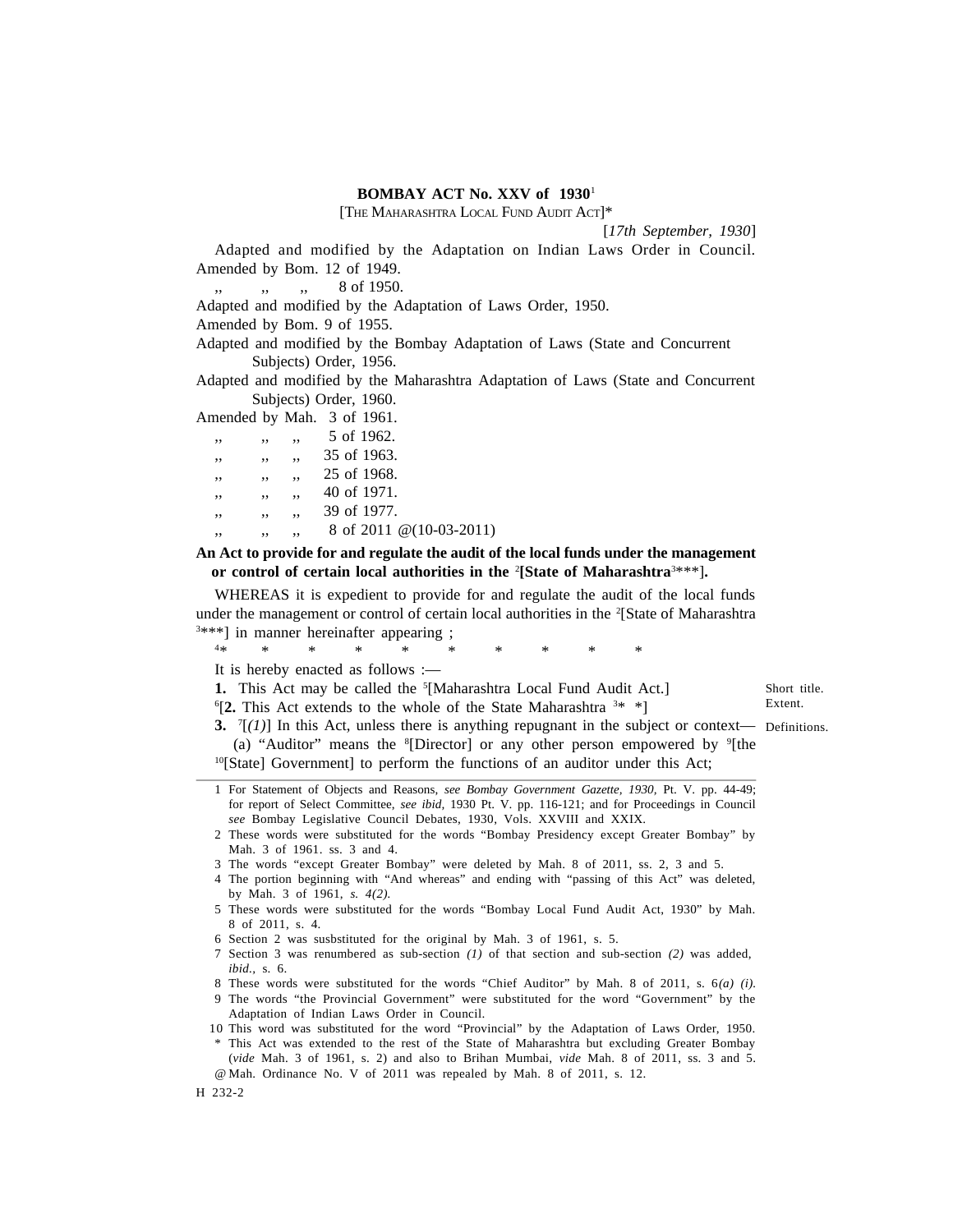<sup>1</sup>[*(aa)* "Chairman*"* means <sup>2</sup>[in the case of <sup>3</sup>[a Municipal Corporation, the Municipal Commissioner of the concerned Corporation, and in case of the Municipal Councils, *Nagar Panchayats* and Industrial Townships constituted under the Maharashtra Municipal Mah. Councils, Nagar Panchayats and Industrial Townships Act, 1965, the Chief Officer of XL of the respective Municipal Council or *Nagar Panchayat,* as the case may be, and in respect of the Industrial Townships, the Chief Executive Officer of the respective Industrial Township ;] <sup>4</sup>[in the case of *Zilla Parishad* or*Panchayat Samiti* constituted under the Maharashtra Zilla Parishads and Panchayat Samitis Act, 1961, the Chief Executive Mah. Officer as defined in that Act,] and in the case of any other local authority, the president  $\vee$  of or chairman thereof;] and includes in the case of a dissolved or superseded local authority, the persons lawfully appointed, to exercise the powers and perform the duties of such local authority]; 1965. 1962.

<sup>5</sup>[*(aaa)* "Director" means the Director, Local Fund Accounts Audit and includes the Joint Director, Local Fund Accounts Audit, the Deputy Director, Local Fund Accounts Audit and the Assistant Director, Local Fund Accounts Audit;]

<sup>1</sup>[*(ab)* "Detailed audit" means an audit of accounts for the whole year ;] <sup>6</sup>\* \* \* \* \* \*

*(c)* "Local authority" means a local authority as defined in clause *(26)* of section 3 Bom. of the Bombay General Clauses Act, 1904, and includes a school board constituted  $\frac{1}{1}$  of under the <sup>7</sup>[Bombay Primary Education Act, 1947] <sup>8</sup>[and a *Panchayat Samiti* constituted 1904. under the Maharashtra Zilla Parishads and Panchayat Samitis Act, 1961]; I of Bom. LXI

*(d)* "Local Fund" means any fund to the control or management of which a local authority is legally entitled and includes the proceeds of any cess, rate, duty or tax which  $\frac{1}{\text{Mah}}$ such authority is legally entitled to impose, and any property, vested in such authority;  $\vee$  of of 1947.

<sup>9</sup>[*(e)* "Special Audit" means an audit of accounts pertaining to a specified item or series of items requiring thorough examination.] 1962.

<sup>10</sup>[*(2)* On the commencement of the Bombay Local Fund Audit (Extension and Mah. Amendment Act, 1960, any reference to the examiner of Local Fund Accounts or the III of Assistant Examiner of Local Fund Accounts in any rule, requisition or order made under this Act, or in any other law for the time being in force, or in any instrument or document, shall be construed as a reference to the <sup>11</sup>[Director, Local Fund Accounts Audit, the Joint Director, Local Fund Accounts Audit or, as the case may be, the Assistant Director, Local Fund Accounts Audit.]] 1961.

<sup>1</sup> Clauses *(aa)* and *(ab)* were inserted by Bom. 12 of 1949. s. 2*(1).*

<sup>2</sup> This portion was substituted for the words "the President or Chairman of the local authority" by Mah. 3 of 1961, s. *6(1)(b).*

<sup>3</sup> This portion was substituted for the words "the Municipal Corporation of the City of Nagpur, the Municipal Corporation for that City" by Mah. 8 of 2011, s. 6*(a)(ii).*

<sup>4</sup> This portion was deemed always to have been inserted by Mah. 35 of 1963, s. 80, Sch.

<sup>5</sup> Clause *(aaa)* was substituted by Mah. 8 of 2011, s. 6*(a)(iii).*

<sup>6</sup> Clause *(b)* was deleted, by Mah. 3 of 1961, s. 6*(1)(d).*

<sup>7</sup> These words and figures were substituted for the words and figures "Bombay Primary Education Act, 1923," *ibid.,* s. 6*(1)(e).*

<sup>8</sup> This portion was deemed always to have been inserted by Mah. 35 of 1963, s. 80, Sch.

 <sup>9</sup> This clause was added by Bom. 12 of 1949. s. 2*(2).*

 <sup>10</sup> Sub-section *(2)* was added by Mah. 3 of 1961, s. 6*(2).*

 <sup>11</sup> These words were substituted for the words "Chief Auditor, Local Fund Accounts or, as the case may be, the Deputy Chief Auditor, Local Fund Accounts" by Mah. 8 of 2011, s. 6*(b).*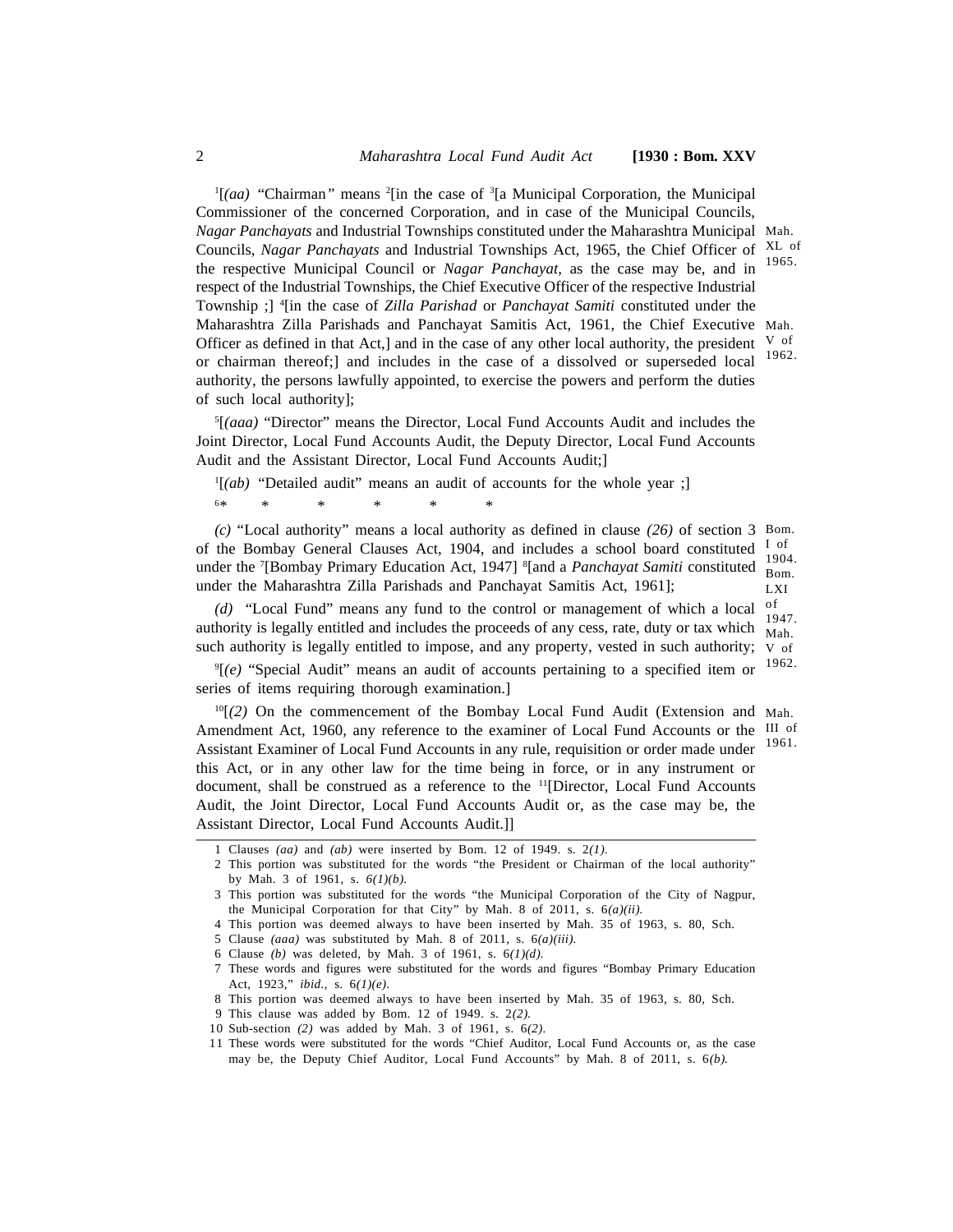#### **1930 : Bom. XXV]** *Maharashtra Local Fund Audit Act* 3

4. The accounts of any local authority whose accounts are declared by <sup>1</sup>[the <sup>2</sup>[State] Liability of local Act shall, notwithstanding anything contained in any enactment by which such local submit their authority is constituted or in any rules made thereunder, be subject to audit in all accounts for audit. Government], by a notification in the <sup>3</sup>[Official Gazette] to be subject to audit under this local authorities to respects in the manner provided by or under this Act.

5. <sup>4</sup>[The Chairman] of every local authority, whose accounts are declared under Accounts to be submitted for audit at such period section 15 to the auditor yearly or at such period or periods as may be required by the or periods as may be section 4 to be subject to audit under this Act, shall present or cause to be presented for audit all accounts of its local fund in the manner and form prescribed by rules under Commissioner.

**6.** *(1)* For the purpose of any audit under this Act, an auditor may—

<sup>5</sup>[*(a)* require in writing the production at the head office of the local authority of such vouchers, statements, returns, correspondence, notes or other documents in relation to the accounts as he may think fit;]

(b) require in writing any salaried servant of the local authority accountable for,  $\frac{d}{d}$  of persons or having the custody or control of <sup>6</sup>[such vouchers, statements, returns, <sub>concerned,</sub> correspondence, notes or other documents] or any person having directly or, indirectly, etc. by himself or his partner, any share or interest in any contract with or under the local authority to appear in person before him at the head office of the local authority, answer any question ;

*(c)* in the event of an explanation being required from the <sup>7</sup>\*\*\*Chairman or other honorary officer or member of a local authority, in writing invite such person to meet him at the head office of the local authority and shall in writing specify the point on which his explanation is required.

*(2)* The auditor may, in any requisition or invitation made under sub-section *(1),* fix a reasonable period  $8*$ 

within which the said requisition or invitation shall be complied with.

*(3)* The auditor shall give to the local authority not less than two weeks notice in writing of the date on which he proposes to commence the audit :

<sup>9</sup>[Provided that, notwithstanding anything contained in this sub-section, the auditor may, for special reasons which shall be recorded in writing, give shorter notice than two weeks or commence special or detailed audit on the authority of <sup>10</sup>[the State Government, Commissioner or <sup>11</sup>[Director] without giving notice.]

7 The word "President" was deleted by Bom. 12 of 1949, s. 3.

required. Power of auditor to require production of documents and attendance

authorities to

<sup>1</sup> The words "the Provincial Government" were substituted for the words "the Government by the Adaptation of Indian Laws Order in Council.

<sup>2</sup> This word was substituted for the words "Provincial" by the Adaptation of Laws Order, 1950.

<sup>3</sup> The words *"Official Gazette"* were substituted for the words *"Bombay Government Gazette"* by the Adoption of Indian Laws in Council.

<sup>4</sup> These words were substituted for the original by Bom. 12 of 1949, s. 3.

<sup>5</sup> This clause was substituted for the original *ibid.,* s. 4.

<sup>6</sup> These words were substituted for the words "such document" *ibid.*

<sup>8</sup> The portion beginning with "not being less" and ending with "Municipal Boroughs Act, 1925" was deleted by Mah. 3 of 1961, s. 7*(1).*

<sup>9</sup> This proviso was added by Bom. 12 of 1949, s. 4.

<sup>10</sup> These words were substituted for the words, "the Commissioner or the Examiner" by Mah. 3 of 1961, s. 7*(2).*

<sup>11</sup> This word was substituted for the words "Chief Auditor" by Mah. 8 of 2011, s. 7.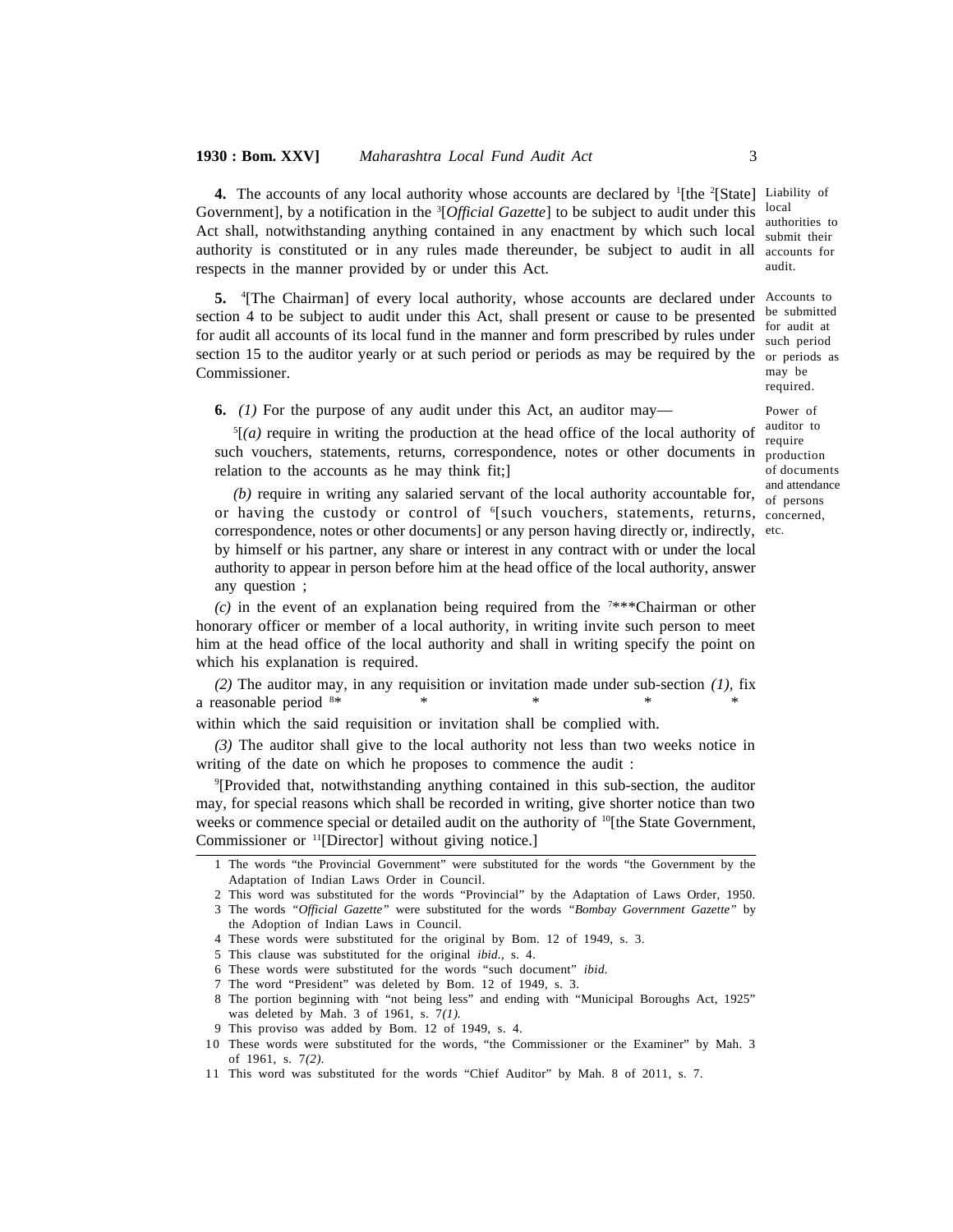Penalty for disobeying <sub>lawfu</sub>

requisition lawfully made upon him under clause *(a)* or clause *(b)* of sub-section *(1)* of section 6  $_{\text{under}}^{31001}$  shall be liable on conviction before a Magistrate, to a fine which may extend to 1[twenty section 6. five thousand rupees] : **7.** *(1)* Any person who wilfully neglects or refuses to comply with any requisition

Provided that no proceedings under this section shall be instituted except on the written sanction of the Commissioner :

Provided further that before giving such sanction the Commissioner shall call upon the person against whom the proceedings are to be instituted to show cause why the sanction should not be given.

*(2)* No Court inferior to that of a Magistrate of the first class shall try any offence against this Act.

Audit report to be sent to certain officers and bodies examined and shall send such report to the local authority concerned and copies thereof as <sup>s</sup>[State] to such officers and bodies as <sup>4</sup>[the <sup>s</sup>[State] Government] may direct. **8.** <sup>2</sup>[As soon as practicable after the completion of the audit, but not later than three months thereafter,] the <sup>3</sup>[Director] shall prepare a report on the accounts audited and

Government may direct. Audit report what to contain.

**9.** <sup>6</sup>[The Director shall include in his report a statement of—

Part I—Serious Irregularities—]

*(a)* every payment which appears to him to be contrary to law,

*(b)* the amount of any deficiency or loss which appears to have been caused by the gross negligence or misconduct of any person <sup>7</sup>[, irregularity in awarding contracts, decisions, causing revenue loss and financial losses caused by policy decisions],

*(c)* the amount of any sum received which ought to have been but is not brought into account by any person, and

<sup>8</sup>[Part II—Other Irregularities—]

*(d)* any material impropriety or irregularity which he may observe in the accounts other than those mentioned in clauses *(a), (b)* and *(c)* above.

Local authority defects ; of the <sup>11</sup>[Director]

**10.** <sup>9</sup>[*(1)* On receipt of a report under section 8, the Chairman shall remedy any defects to remedy or irregularities which may have been pointed out in the report, and shall place the Procedure to report, together with a statement of the action taken or proposed to be taken thereon and be followed an explanation in regard thereto before a meeting of the local authority. He shall also after report within <sup>10</sup>[four months] of the receipt of the report, send to the <sup>11</sup>[Director] intimation of his having remedied the defects or irregularities, if any, pointed out in the report or shall under within the said period, supply the <sup>11</sup>[Director] any further explanation in regard to such section 8. defects or irregularities as the local authority may wish to give.]

1 These words were substituted for the words "one hundred rupees", *ibid.,* s. 8.

- 2 These words were substituted by Bom. 12 of 1949, s. 4.
- 3 This words was substituted for the words "Chief Auditor" by Mah. 8 of 2011, s. 7.
- 4 The words "the Provincial Government" were substituted for the word "the Government" by the Adaptation of Indian Laws Order in Council.
- 5 This word was substituted for the word "Provincial" by the Adaptation of Laws Order, 1950.

6 These words were substituted for the words, "The Chief Auditor shall include in his report a statement of" by Mah. 8 of 2011, s. 9*(a).*

- 7 These words were inserted, *ibid,* s. 9*(b).*
- 8 These words and letters were inserted, *ibid,* s. 9*(c).*
- 9 This sub-section was substituted for the original by Bom. 12 of 1949, s. 6.
- 10 These words were substituted for the words "three months" by Mah, 3 of 1961, ss. 10*(2)* and 10*(3)(a).*
- 11 This word was substituted for the words "Cheif Auditor" by Mah. 8 of 2011, s. 7.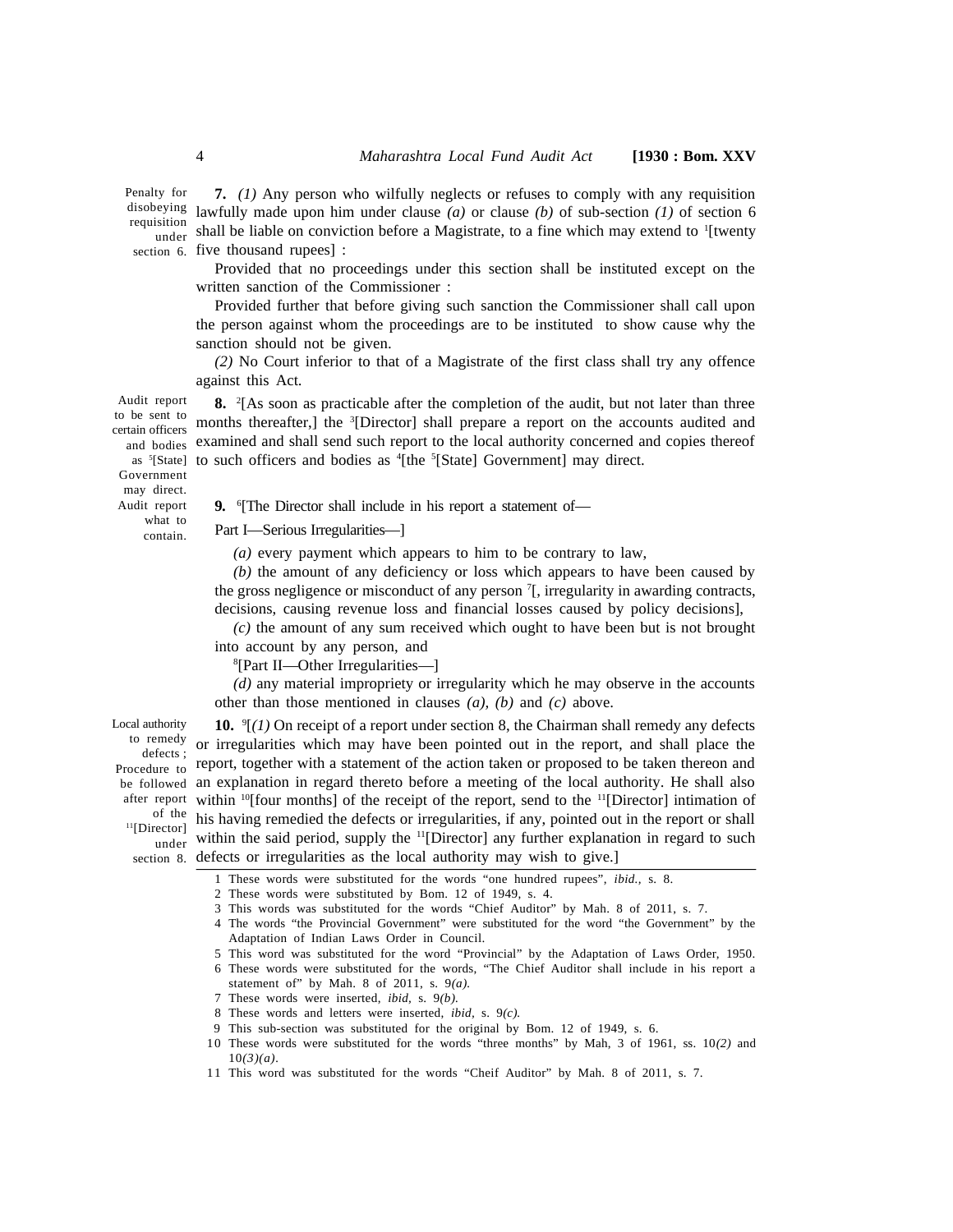*(2)* On receipt of such intimation or explanation the <sup>1</sup>[Director] may, in respect of all or any of the matters discussed in his report,

(a) accept the intimation or explanation given by the  $2*$  \*  $\sim$  \*Chairman and withdraw the objection, or

*(b)* direct that the matter be re-investigated at the next audit or at any earlier date, or

*(c)* hold that the defects or irregularities pointed out in the report or any of them have not been removed or remedied.

*(3)* The <sup>1</sup>[Director] shall send a report of his decision to the Commissioner within one month of the date of the receipt by him of the intimation or explanation of the <sup>2\*</sup> \*Chairman referred to in sub-section (1) or in the event of the <sup>2\*</sup> \*Chairman failing to give such intimation or explanation, on the expiry of the period of  ${}^{3}$ [four months] mentioned in the said sub-section and <sup>4</sup>[shall forward to the chairman a copy of such report specifying therein in particular the portions thereof to be published under subsection *(4)*]. If the <sup>1</sup>[Director] holds that any defects or irregularities have not been removed or remedied he shall state in the report whether, in his opinion, the defects or irregularities can be regularised and if so, by what method; and if they do not admit of being regularised, whether they can be condoned and if so, by what authority. He shall also state whether the amounts to which, the defects or irregularities relate should, in his opinion, be surcharged or charged :

Provided that in the case of reports on the accounts of school boards and of such local authorities as are specially notified by <sup>5</sup>[the <sup>6</sup>[State] Government] in this behalf the report referred to in this sub-section shall be <sup>7</sup>[sent by the Chief Auditor to the head of a department or such other officer as the State Government may direct, specifying in the report in particular the portions thereof to be published under sub-section *(4).* Such officers shall take such action as may be necessary regarding any defects or irregularities falling under clause *(c)* of sub-section *(2)* which may have been brought to notice in the report. If he is of the opinion that the amounts to which any such defects or irregularities relate should be surcharged or charged he shall forward the report to the Commissioner together with his recommendation in that behalf :

<sup>8</sup>[Provided further that, where the amount involved in any defect or irregularity to which objection has not been withdrawn under clause *(a)* of sub-section *(2),—*

<sup>9</sup>[*(i)* does not exceed five hundred rupees, the Joint Director, Local Fund Accounts Audit or the Assistant Director, Local Fund Accounts Audit ;

<sup>1</sup> This word was substituted for the words "Ch. Auditor" by Mah. 8 of 2011, s. 7.

<sup>2</sup> The words "President or" were deleted by Bom. 12 of 1949, s. 6.

<sup>3</sup> These words were substituted for the words "three months" by Mah, 3 of 1961, ss. 10*(2)* and 10*(3)(a).*

<sup>4</sup> These words, brackets and figure were substituted for the words "shall forward a copy of such report to the chairman" by Bom. 9 of 1955, s. 2*(1).*

<sup>5</sup> The words "the Provincial Government" were substituted for the word "Government" by the Adaptation of Indian Laws Order in Council.

<sup>6</sup> This word was substituted for the word "Provincial" by the Adaptation of Laws Order, 1950.

<sup>7</sup> This portion was substituted for the portion beginning with the word "submitted" and ending with the words "State Government may direct," by Mah. 3 of 1961, s. 10*(3)(b).*

<sup>8</sup> This proviso was substituted by Mah. 39 of 1977, s. 3.

<sup>9</sup> Clauses *(i)* and *(ii)* were substituted by Mah. 8 of 2011, s. 10.

H 232-3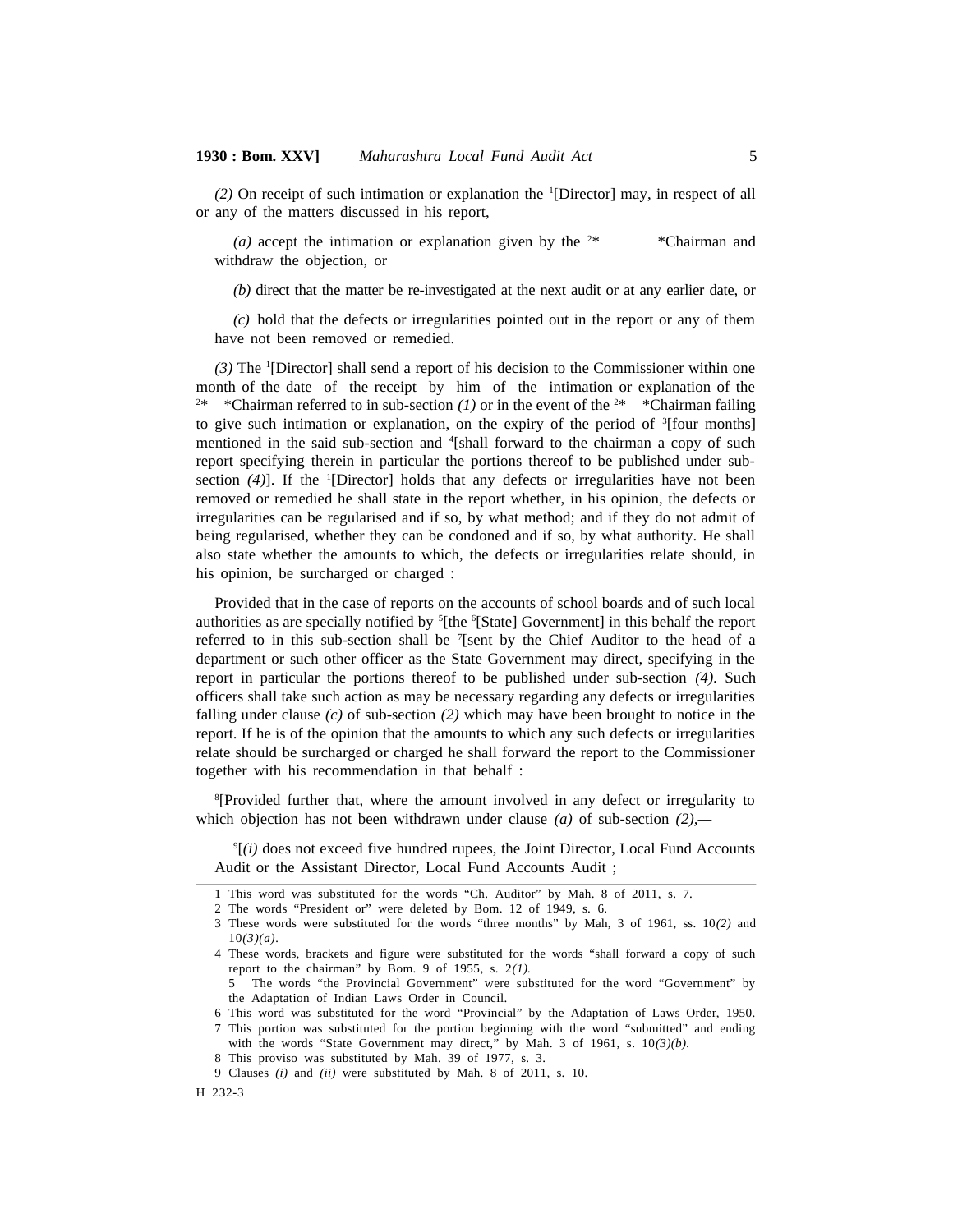*(ii)* does not exceed one thousand rupees, the Director, Local Fund Accounts Audit,

may, if he considers that it ought to be condoned, condone such defect or irregularity. On such condonation, however, the officer concerned shall make a note to that effect in his report.]

*(4)* The local authority concerned shall publish in its next administration report, such portions of the report under section 8 as deal with defects and irregularities falling under clause *(c)* of sub-section *(2),*together with the explanation thereof, if any, given under sub-section *(1)* and the final report of the <sup>1</sup>[Director] thereon under sub-section *(3).* Such report of defects and irregularities, explanation and final report shall be open to the inspection of the public at the office of the local authority for a period of one month from the date of their receipt and shall also be <sup>2</sup>[published in *Marathi* in such newspaper circulating within the jurisdiction of the local authority as may be selected by the local authority,] within one month of the receipt by it of the copy of the report sent to the Commissioner under sub-section *(3)* :

#### <sup>3</sup>[Provided that—

*(i)* <sup>4</sup>[a local authority (not being a *Zilla Parishad, Panchayat Samiti* or a Municipal Mah. Council for "C" Class Municipal area within the meaning of the \*Maharashtra XL of Municipal Act, 1965)] whose annual income is less than Rs. 1,00,000 but exceeds Rs. 50,000 may, instead of so publishing the whole of such report of defects and irregularities, explanation and final report in such newspaper, publish in such newspaper a summary thereof <sup>5</sup>[in *Marathi*], and 1965.

*(ii)* a local authority whose annual income is Rs. 50,000 or less, <sup>6</sup>[a *Zilla Parishad, Panchayat Samiti,* or a Municipal Council for such "C" Class Municipal area] may, instead of so publishing such report of defects and irregularities, explanation and final report in the newspaper, publish the same by affixing a copy thereof at its office and at such other conspicuous places within its limits as it may think fit, <sup>7</sup>[and by inserting a notice <sup>8</sup>[in *Marathi*] in such newspaper that the copy has been affixed for inspection of the public accordingly.]

<sup>1</sup> This word was substituted for the words "Chief Auditor", *ibid,* s. 7.

<sup>2</sup> These words were substituted for the words "published in the regional language of the district in any newspaper circulating in the district selected by the local authority" by Mah. 40 of 1971, s. 2 *(1)(a).*

<sup>3</sup> This proviso was added by Bom. 9 of 1955, s. 2*(2).*

<sup>4</sup> This portion was substituted for the words "a local authority" by Mah. 40 of 1971, s. 2*(1) (b)(i)(A).*

<sup>5</sup> These words were substituted for the words "in the regional language of the district," *ibid,* s. *2 (1)(b)(i)(B).*

<sup>6</sup> This portion was inserted *ibid.,* s. *2 (1)(b)(ii)(A).*

<sup>7</sup> This portion was inserted by Mah. 3 of 1961, s. 10*(4).*

<sup>8</sup> These words were substituted for the words "in the regional language" by Mah. 40 of 1971 s. *2(1)(b)(ii)(B).*

<sup>\*</sup> *See* now the Maharashtra Municipal Councils, *Nagar Panchayats* and Industrial Townships Act, 1965 (Mah. XL of 1965).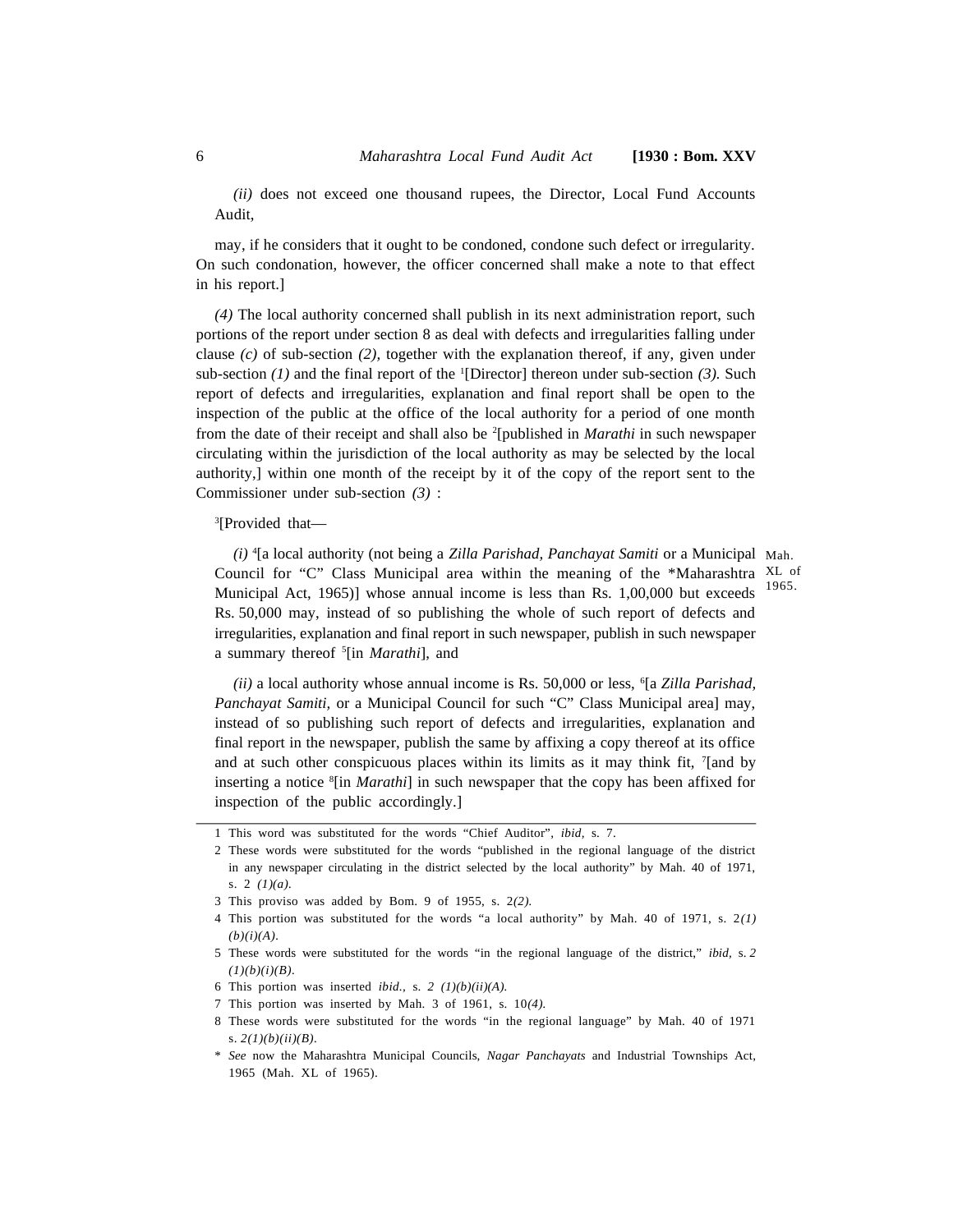#### **1930 : Bom. XXV]** Maharashtra Local Fund Audit Act 7 7

<sup>1</sup>[*(5)* If the Chairman fails to give the intimation or explanation referred to in subsection (1) within the period therein mentioned the <sup>2</sup>[Director] shall bring the fact to the notice of the Commissioner. Thereupon, the Commissioner may <sup>3</sup>[publish in *Marathi* in any newspaper circulating within the jurisdiction of the local authority] such portion of the  $\text{4}$ [Director's] report under section 8 as may be specified by the  $\text{4}$ [Director] or as the Commissioner may select, together with any observations which the Commissioner may make on such report. The cost of such publication shall be fortwith paid by the local authority concerned. If the cost is not so paid, the Commissioner may make an order directing any person, who for the time being has custody of any moneys on behalf of the local authority, as its officer, treasurer, banker or otherwise, to pay the amount of such cost from such moneys as he may have in his hands or may, from time to time, receive, and such person shall be bound to obey such order. Every payment made pursuant to such order shall be a sufficient discharge to such person from all liability to the local authority in respect of any amount paid by him out of the moneys of the local authority so held by him :

Provided that, the Commissioner may—

*(i)* in the case of <sup>5</sup>[a local authority referred to in clause *(i)* of the proviso to subsection *(4)*], publish a summary of such report of defects and irregularities, explanations and the final report <sup>6</sup>[in Marathi] in any such newspaper, and

*(ii)* in the case of <sup>7</sup>[a local authority referred to in clause *(ii)* of the proviso to subsection *(4)* cause a copy of such report of defects and irregularities, explanations and final report to be kept at such conspicuous place within the limits of the local authority as he may think fit, and a notice to be published in such newspaper that such copy has been kept for inspection of the public accordingly.

*(5A)* If a local authority fails to comply with any of the provisions of sub-section *(4),* the Commissioner may cause the relevant reports and explanations or summaries thereof to be published in accordance with the provisions of sub-section *(5),* so far as they may be applicable, as if there had been a failure to give the intimation or explanation required by sub-section *(1)*, and the provisions of sub-section *(5)* shall apply also for recovery of costs of such publication by the Commissioner.]

*(6)* Nothing in this section in section 9 shall preclude the <sup>2</sup>[Director] at any time from bringing to the notice of the Commissioner, for such action as the Commissioner may consider necessary, any information which appears to the  $2$ [Director] to support a presumption of criminal misappropriation or fraud <sup>8</sup>[or which in his opinion deserves special attention or immediate investigation.]

<sup>1</sup> Sub-sections *(5)* and *(5A)* were substituted for the original sub-section *(5)* by Mah. 3 of 1961. s. 10*(5).*

<sup>2</sup> This word was substituted for the word "Chief Auditor" by Mah. 8 of 2011, s. 7.

<sup>3</sup> These words were substituted for the words "publish in the regional language in any newspaper circulating in the district" by Mah. 40 of 1971, s. 2 *(2)(a).*

<sup>4</sup> These words were substituted for the words "Chief Auditor" by Mah. 8 of 2011, s. 7.

<sup>5</sup> These words, brackets and figures were substituted for the words, letters and figure "a local authority whose annual income is less than Rs. 1,00,000 but more than Rs. 50,000" by Mah. 40 of 1971*,* s. 2*(2)(b)(i)(A).*

<sup>6</sup> These words were substituted for the words "in the regional language," *ibid.,* s. 2*(2)(b)(i)(B).*

<sup>7</sup> These words, brackets and figures were substituted for the words, letters and figure "a local authority whose annual income is Rs. 50,000 or less" *ibid.,* s. 2*(2)(b)(ii).*

<sup>8</sup> These words were added by Bom. 12 of 1949 s. 6.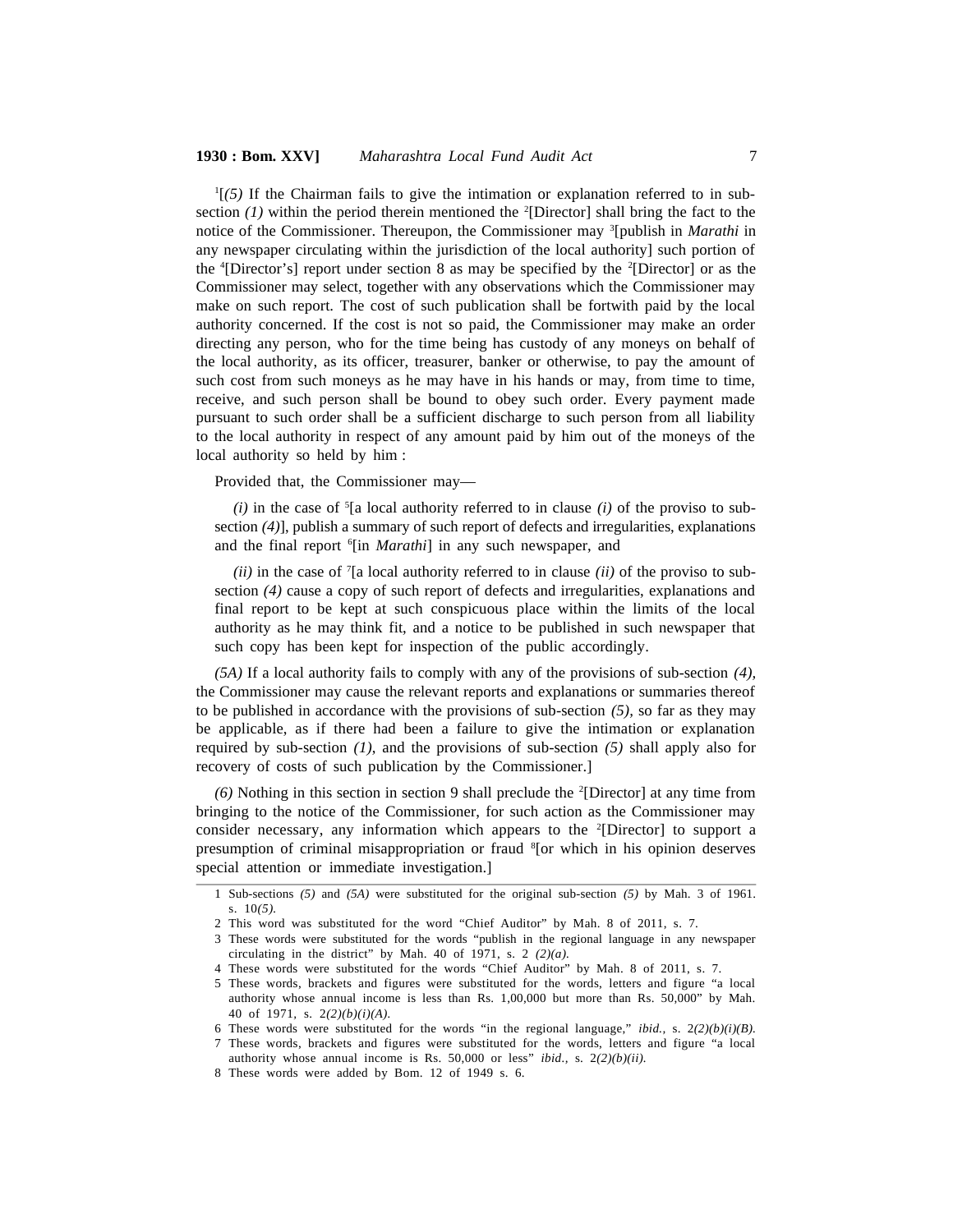Commissioner to surcharge <sub>unde</sub> illegal by gross negligence or misconduct.

surcharge under sub-section (3) of section 10, or the head of the department, or other officer, under<br>or charge the first provise to that sub-section) so the esse may be end ofter taking the syntepation <sub>payment</sub> or of the person concerned, or making such further inquiry, as he may consider necessary, loss caused disallow any item which appears to him to be contrary to law and surcharge the same **11.** *(1)* The Commissioner, after considering the <sup>1</sup>[recommendation of the <sup>2</sup>[Director] the first proviso to that sub-section], as the case may be, and after taking the explanation on the person making, or authorising the making of, the illegal payment; and may charge against any person responsible therefor the amount of any deficiency or loss caused by the gross negligence or misconduct of that person, or, any sum received which ought to have been but is not brought into account by that person ; and shall, in every such case, certify that amount due from such person :

> Provided that no order of surcharge or charge shall be made under this Act in respect of any item included, or, which ought to have been included in, but was omitted from, any accounts <sup>3</sup>[for any period-

*(i)* in the case of a local authority in the Bombay area of the State, prior to the 1st April 1930 ;

*(ii)* in the case of any local authority in the Vidarbha region, prior to the 8th October 1932 ; and

*(iii)* in the case of any other local authority prior to the 1st April 1960] :

<sup>4</sup>[Provided further that in making an order of such surcharge or charge in respect of any expenditure incurred by any *Zilla Parishad* <sup>5</sup>[or any *Panchayat Samiti*] on any item which appears to the Commissioner to be contrary to law, the Commissioner shall not question the propriety of the expenditure incurred by the *Zilla Parishad* <sup>5</sup>[or any *Panchayat Samiti*] or any of its officers in the exercise of the powers purported to be conferred on it or him under such law.]

*(2)* The Commissioner shall state in writing the reasons for his decision in respect of every surcharge or charge and shall send by registered post a copy thereof to the person against whom it is made.

*(3)* If a person to whom a copy of the Commissioner's decision is sent under subsection *(2)* refuses to take delivery thereof he shall be deemed to have duly received it on the day on which it was refused by him.

<sup>6</sup>[(4) If the Commissioner after considering the recommendation of the <sup>2</sup>[Director] under sub-section *(3)* of section 10, or of the head of the department or other officer under the first proviso to sub-section *(3)* of section 10, as the case may be, and after obtaining the explanation of the person concerned, or making such further enquiry as he may consider necessary, decides not to proceed further in the matter, he may waive the objection after recording his reasons therefor, and shall communicate the same to the  $^{2}[Director]$  or the head of the department or other officer, as the case may be.  $^{7}[The$ Commissioner shall complete the above procedure within 6 months from the date of receipt of proposal.]]

<sup>1</sup> This portion was substituted for the words, brackets and figures "recommendation of the Examiner or of any head of a department under the proviso to sub-section *(3)* of section 10" by Mah. 3 of 1961, s. 11*(1)(a).*

<sup>2</sup> This word was substituted for the words "Chief Auditor" by Mah. 8 of 2011, s. 7.

<sup>3</sup> This portion was substituted for the words and figures "for any period prior to the 1st April 1930" by Mah. 3 of 1961, s. 11*(1)(b).*

<sup>4</sup> This proviso was inserted by Mah. 5 of 1962, s. 286, Tenth Sch.

<sup>5</sup> These words were inserted by Mah. 35 of 1963, s. 80, Sch.

<sup>6</sup> Sub-section *(4)* was added by Mah. 3 of 1961, s. 11*(2).*

<sup>7</sup> These words were added by Mah. 8 of 2011, s. 11.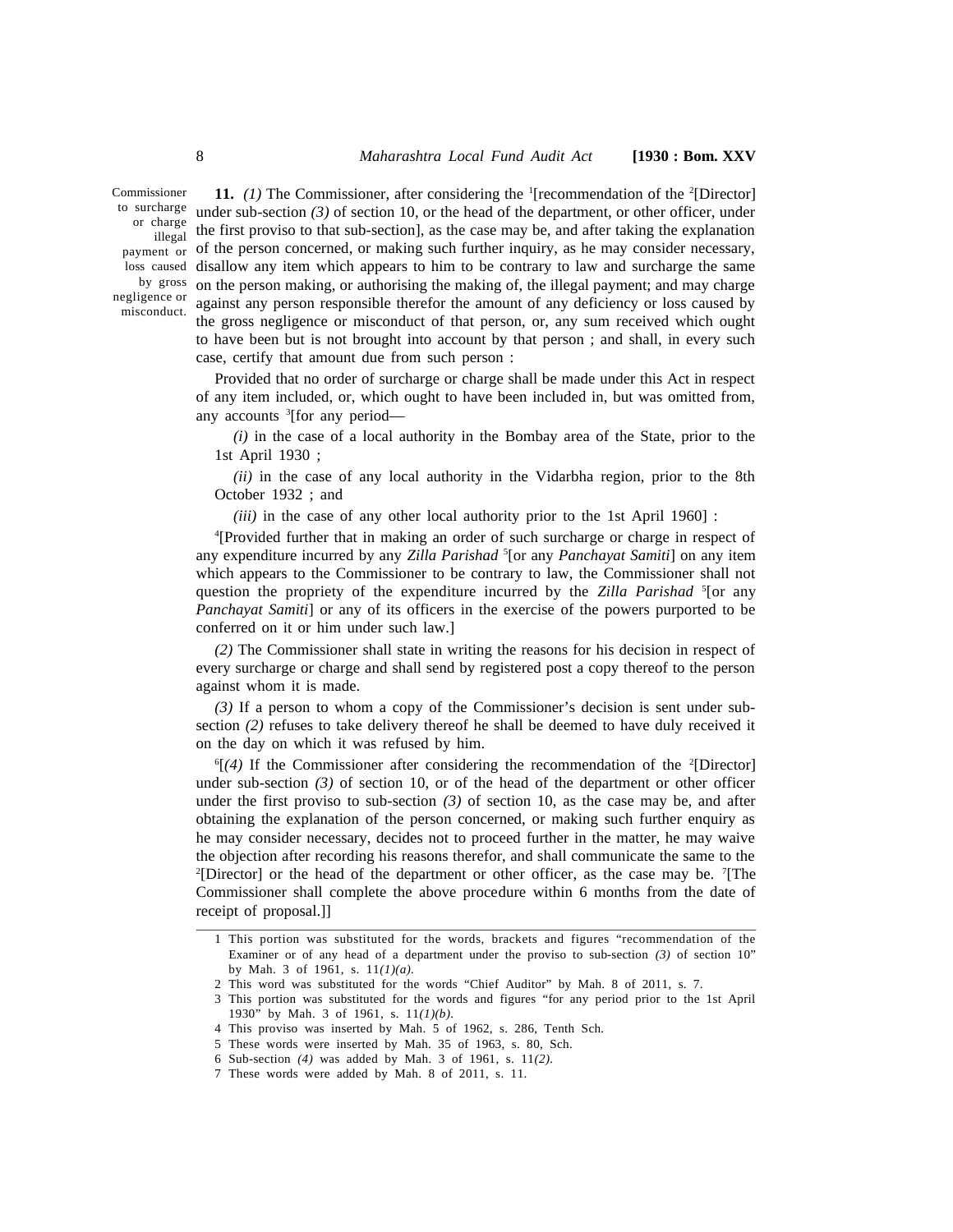12. (1) Every sum certified by the Commissioner to be due from any person under Recovery of sub-section (1) of section 11 shall be paid by such person into the treasury or bank in surcharges and charges which the funds of the local authority concerned are lodged, within one month from the  $\frac{m}{how}$  made. receipt by him of the decision of the Commissioner, unless within that time such person has applied to the Court or to <sup>1</sup>[the <sup>2</sup>[State] Government] as provided in section 13.

*(2)* The said sum, if not duly paid or if an application has been made to the Court or to <sup>1</sup>[the <sup>2</sup>[State] Government] against the decision of the Commissioner as provided in sub-section (1) of section 13, such sum as the Court or <sup>1</sup>[the <sup>2</sup>[State] Government] shall declare to be due, shall be recoverable <sup>3</sup>[as an arrear of land revenue].

13. (1) Any person aggrieved by any order of surcharge or charge made by the Application Commissioner under sub-section *(1)* of section 11 may, within one month from the receipt by him of the decision of the Commissioner, either—

against order of surcharge or charge.

*(a)* apply to the District Court to set aside such order; and the Court after taking such evidence as it thinks necessary, may confirm, modify it or remit such surcharge or charge and make such orders as to costs as it thinks proper in the circumstances; or

*(b)* in lieu of such application apply to <sup>1</sup>[the <sup>2</sup>[State] Government] which shall pass such orders thereon as it thinks fit.

<sup>4</sup>[*(2)* The authority hearing the application may, if it thinks fit, stay all proceedings on the certificate pending disposal of the application].

14. All expenses incurred by a local authority in complying with any requisition of Expenses in an auditor under sub-section *(1)* of section 6 shall be payable out of its local fund.

respect of requisitions of auditors to be payable out of local fund.

15. (1) <sup>1</sup>[The <sup>2</sup>[State] Government] <sup>5</sup>[may, by notification in the Official Gazette, Rules. make rules] not inconsistent with this Act, for the purpose of carrying into effect the provisions of this Act :

<sup>6</sup>[Provided that, the State Government may under this section, make rules generally for all local authorities, or especially for any class of local authorities, regard being had to the special or local circumstances prevailing in or in relation to the area of the local authority or authorities concerned, or for other reasons which shall be specified; and the State Government may also for the like reason exempt any class of local authorities from any of the provisions of the general rules.]

<sup>1</sup> The word "the Provincial Government" were substituted for the words "the Government" by the Adaptation of Indian Laws Order in Council.

<sup>2</sup> This word was substituted for the word "Provincial" by the Adaptation of Laws Order, 1950.

<sup>3</sup> These words were substituted for the portion beginning with "on an application" and ending with "of the Collector" by Mah. 3 of 1961, s. 12*.*

<sup>4</sup> Sub-section *(2)* was substituted, *ibid.,* s. 13.

<sup>5</sup> These words were substituted for the words "may make rules" by Mah. 3 of 1961, s. 14*(1)(a).*

<sup>6</sup> This proviso was added, *ibid.,* s. 14*(1)(b).*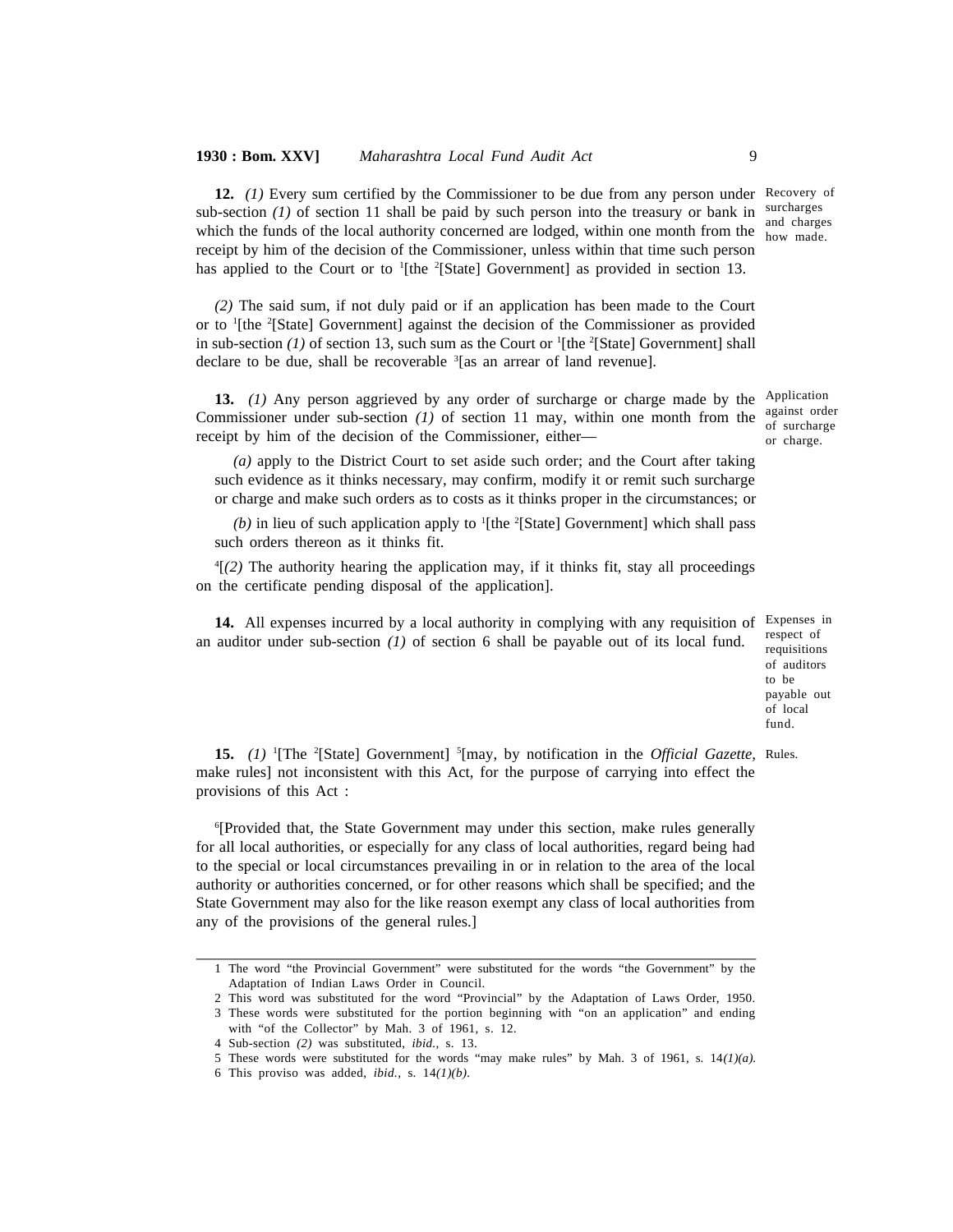*(2)* In particular, and without prejudice to the generality of the foregoing power such rules may provide for all or any of the following matters, namely :-

*(a)* the manner and form in which the accounts of a local authority, whose accounts are subject to audit under this Act, shall be kept and presented ;

*(b)* the powers and duties of auditors and the procedure to be followed by them for conducting an audit and the times at which such audit may be conducted ; and

*(c)* the manner in which all matters required to be published under this Act shall be published.

*(3)* The making of rules under this section shall be subject to the condition of previous publication. <sup>1</sup>[All rules made under this section shall be laid for not less than thirty days before each House of the State Legislature as soon as possible after they are made, and shall be subject to such modifications as the State Legislature may make during the session in which they are so laid, or the session immediately following.]

**16.** [*Amendments made by section 16 have been incorporated in the principal Acts.*]

Repeal of <sup>C. P. &</sup> Central Provinces and Berar Local Fund Audit Act, 1933, in its application to that and Berar IX of 1933 and saving. <sup>2</sup>[17. On the commencement of this Act in the Vidharbha region of the State, the C. P. Berar IX of 1933. region, shall stand repealed :

Provided that, such repeal shall not affect—

*(a)* the previous operation of the Act so repealed ; or

*(b)* the right or liability acquired or incurred under the Act so repealed ; or

*(c)* any penalty, forfeiture or punishment incurred in respect of any offence committed against any of the provisions of the Act so repealed ; or

*(d)* any investigation, legal proceeding or remedy in respect of any such right, liability, penalty, forfeiture or punishment as aforesaid ;

and any such investigation, legal proceeding or remedy may be instituted, continued or enforced, and any such penalty, forfeiture or punishment may be imposed as if this Act had not commenced :

Provided further that, subject to the preceding proviso, anything done or any action taken (including any appointment or delegation or report made, notification, order, instruction or direction issued, rule framed, certificate obtained or permission granted) under the repealed Act shall, in so far as it is not inconsistent with the provisions of this Act, be deemed to have been done or taken under the corresponding provisions of this

<sup>1</sup> This portion was substituted for the portion beginning with "Such rules" and ending with "rescind the rule" by Mah. 3 of 1961, s. 14*(2).*

<sup>2</sup> Sections 17 and 18 were added, *ibid,* s. 15.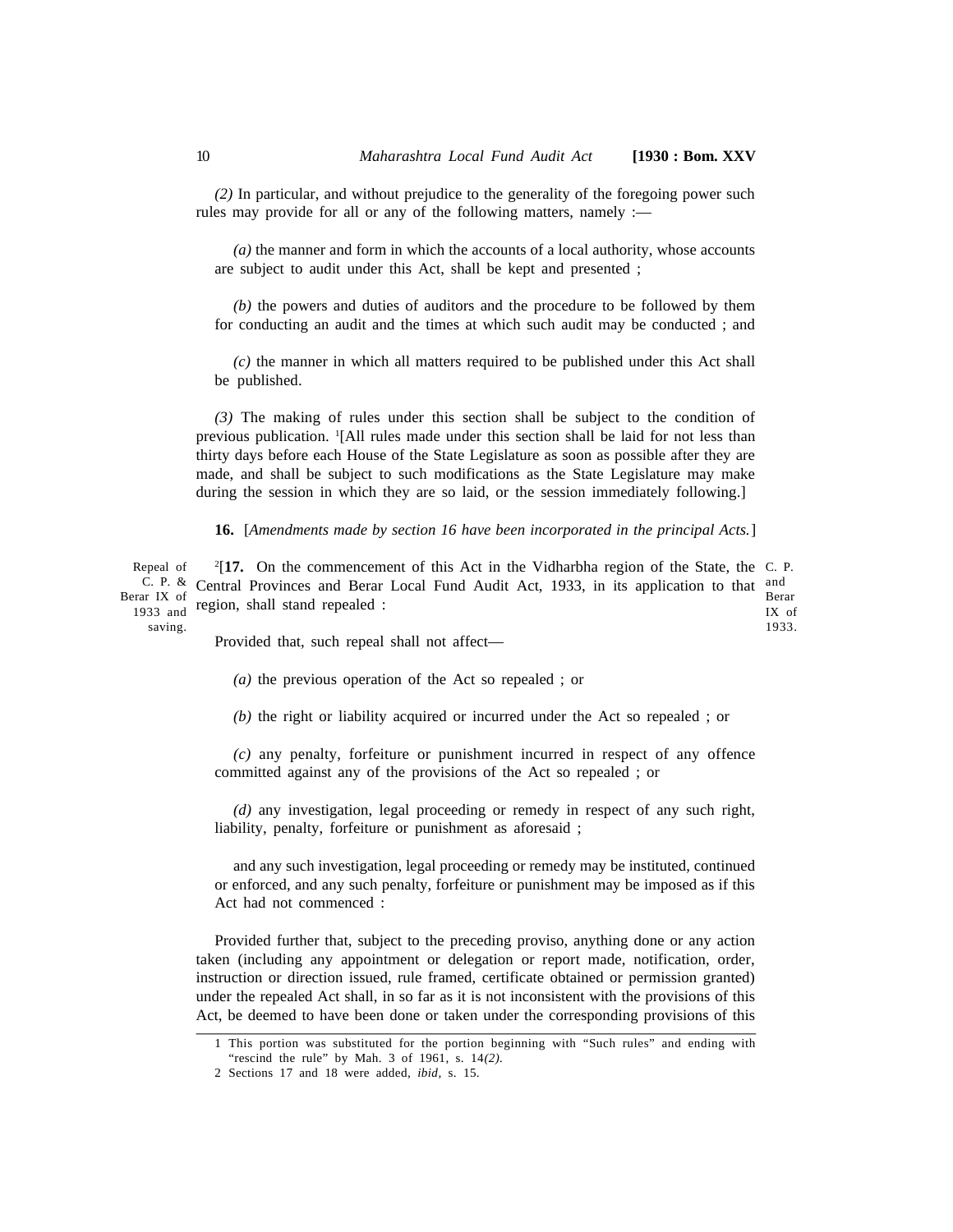Act, and shall continue to be in force accordingly, unless and until superseded by anything done or action taken under this Act.

18. The provisions of this Act shall be in addition to, and not in derogation of, the Provisions of provisions of any other law for the time being in force providing for audit of the this Act to apply in accounts of any local authority.]

addition to any other law relating to audit of accounts of local authorities.

H 232-7,060 Bks.-11.2013